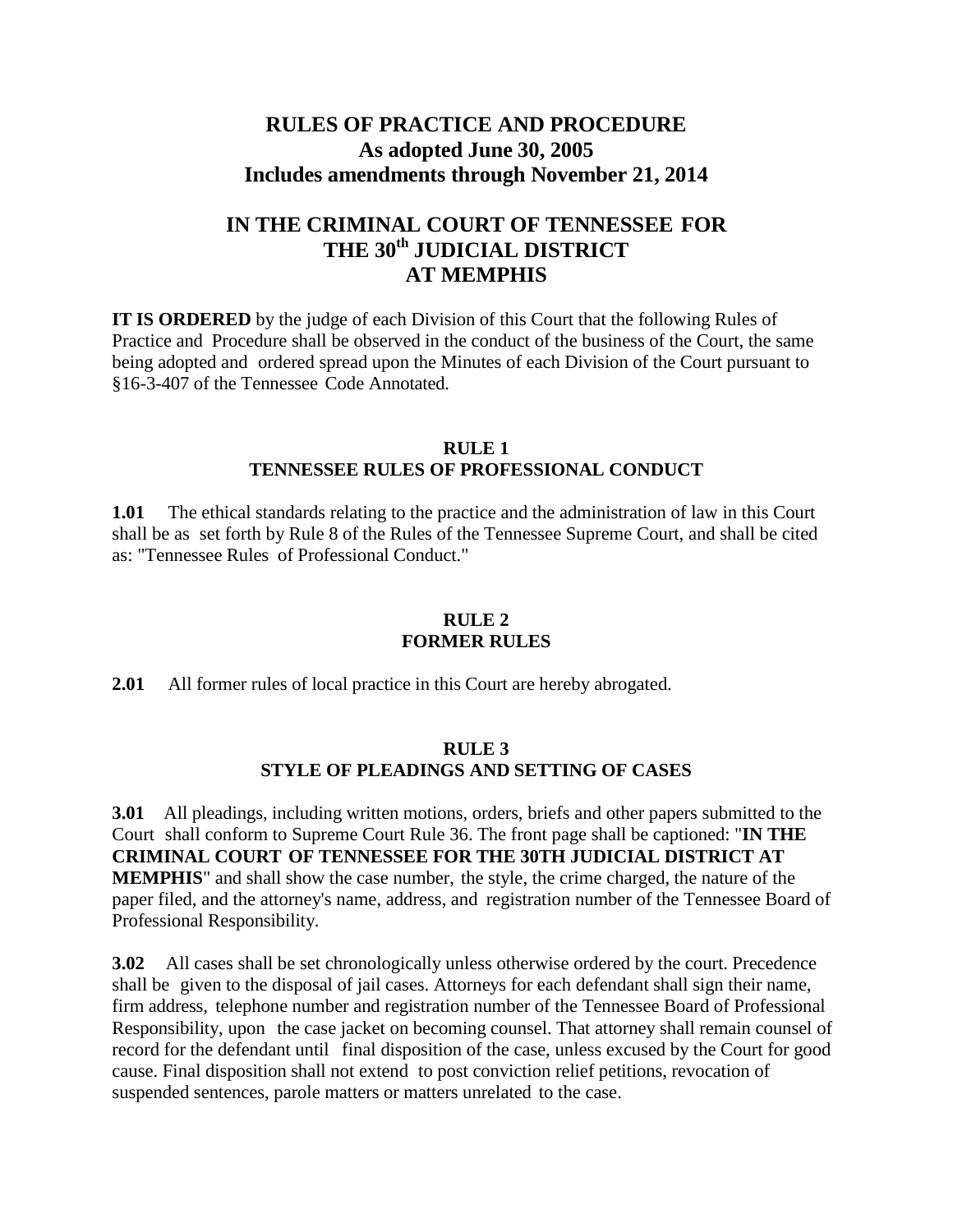#### **RULE 4 ASSIGNMENT OF CRIMINAL CASES**

**4.01** The following method will be employed by the Criminal Court Clerk's Office for the initial assignment of cases to the ten divisions of Court. The following types of cases will be assigned to the ten divisions of Court in numerical order beginning with Division I through X as the indictments are filed in the Criminal Court Clerk's Office. This procedure shall be used in the following types of cases: Murder in the First Degree (except as provided for in Rule 4.06), Attempt Murder in the First Degree, Conspiracy to Commit First Degree Murder, Second Degree Murder, Aggravated Kidnapping, Especially Aggravated Robbery, Aggravated Rape, Aggravated Arson, Aggravated Robbery, Rape, Aggravated Sexual Battery, Voluntary Manslaughter, Vehicular Homicide, Kidnapping, Robbery, Spousal Rape and Incest. All other cases will be divided equally among the ten divisions of the Court. The Judges, sitting *en banc*, may designate by separate written Order one or more divisions of Court for the purpose of handling special prosecution cases, with the consent of the Judge of that division of Court so designated. Said cases which have been designated as special prosecution cases by the District Attorney General, using objective criteria approved by the Judges in such Order, shall be assigned by the Criminal Court Clerk to the designated division or divisions of Court as set out in that Order, along with other cases assigned in the regular rotation generally as set out above, in such number that all ten divisions of Court have an approximate equal number of cases assigned to them each month. All salary petitions filed by the Criminal Court Clerk and the Sheriff will be heard by the Administrative Judge.

**4.02** Once a case has been assigned, all matters in the case shall be heard in that division.

**4.03** Any motions or petitions requesting hearings in matters that have not been previously assigned to a division of court shall be filed with the Clerk's Office and assigned in a manner prescribed by the judges of this Court. In the event the Clerk's Office is closed, and there is an emergency hearing, the petition will be presented to the Administrative Judge of the Criminal Court. If the Administrative Judge is unavailable then the matter will be presented to any available Judge of this Court.

Petitions for Writ of Habeas Corpus will be filed in the Clerk's Office between the hours of 8:00 a.m. through 4:30 p.m., Monday through Friday, and immediately assigned to the next Judge in numerical rotation beginning with Division I through X. In the event the Judge, to whom the writ has been assigned, is not available, the next available Judge in rotation shall be assigned to the writ. If there is a conflict of interest involving the Judge to whom the Writ of Habeas Corpus is assigned, the writ shall be assigned to the next Judge in rotation. If there is a request for a Writ of Habeas Corpus after hours on weekends or holidays, the writ is to be handled by the Administrative Judge unless there is a conflict of interest or the Administrative Judge is not available. Then, the writ is to be taken to any available Judge of this Court.

The procedure for assigning cases will be strictly adhered to by the Criminal Court Clerk unless a written order is entered by a Judge or Judges of this Court changing the method or assignment of a case due to an emergency or a conflict of interest.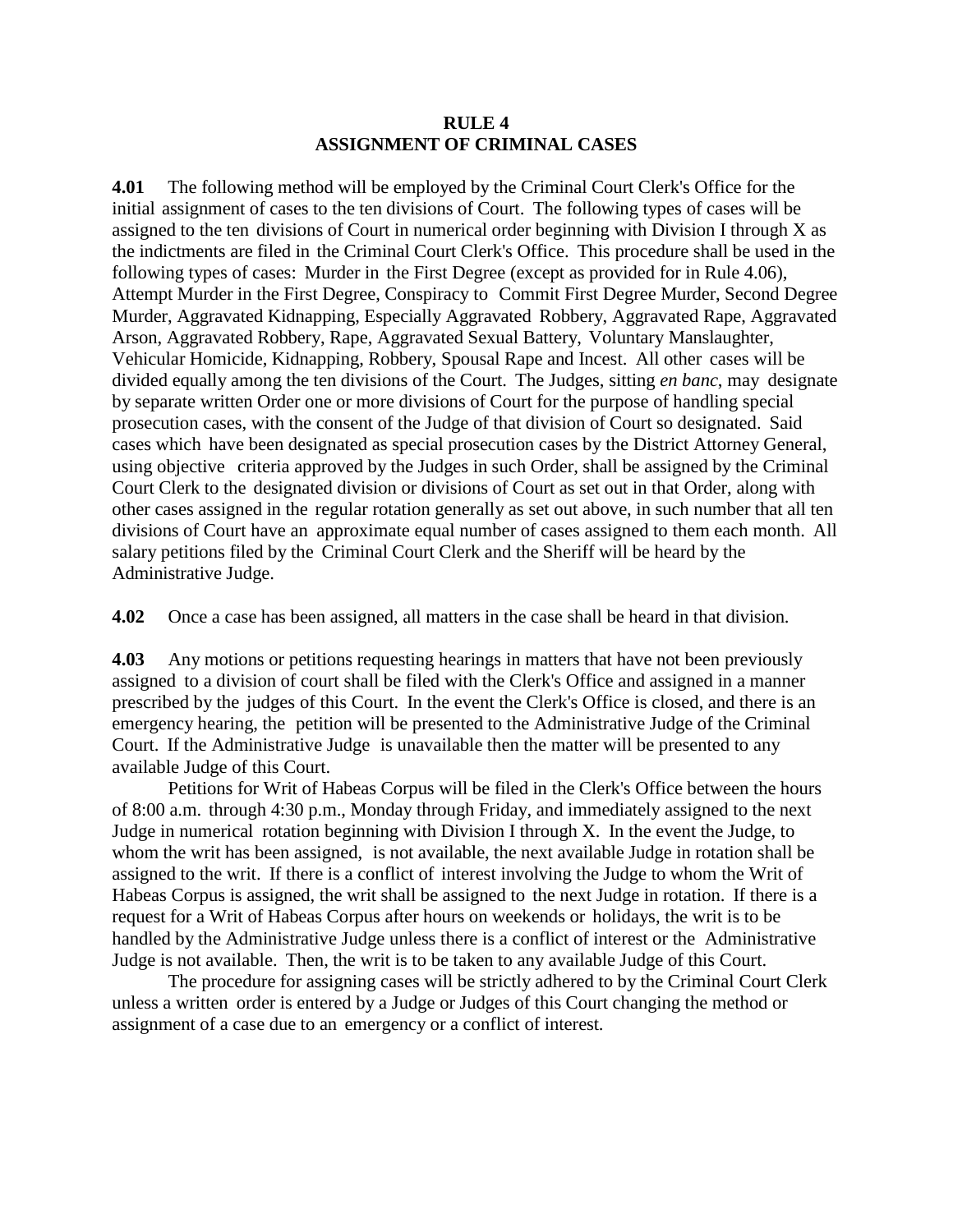**4.04** When necessary for the efficient administration of justice, a judge may hear and determine any matter by interchange for another judge without the necessity of transferring the cases from one division to another.

**4.05** The judges may transfer cases among themselves by mutual consent. It is not necessary that the parties or their counsel consent to such transfer. A party requesting a transfer of a case from one division to another division shall obtain an order from the Court to which the case is assigned, transferring the case to another division.

**4.06** When the District Attorney elects to vertically prosecute a defendant charged with Murder First Degree after that defendant has been arrested, but prior to indictment, an assistant from that office may present a copy of the arrest ticket containing that charge and the defendant's name to the office of the Criminal Court Clerk, and an employee of the Clerk's office will draw randomly from a box containing the numbers one through ten, a number which will be the division of Criminal Court to which that case will be assigned if indicted (regardless of the indicted charges). That number will be not be placed back in the box for further use until all ten numbers have been drawn, at which time all ten numbers will be returned to the box and used for the random assignment of the next ten cases. A log book containing a list of the names of these defendants and the date they are pre-assigned a division will be kept by the clerk, along with the number of the division of court to which each defendant's case is assigned. This log book and assignment information will be made available to all attorneys. Any persons indicted with that defendant as co-defendants for that offense will also be assigned to the same division of court as the original defendant.

### **RULE 5 ATTORNEYS**

**5.01** In order to practice law in this Court, an attorney who is a resident of Tennessee must be licensed to practice law in this State, in accordance with Rule 7 of the Tennessee Supreme Court Rules, and must be duly qualified and registered with the State Board of Professional Responsibility, pursuant to Rule 9 of the Rules of the Tennessee Supreme Court.

**5.02** Non-resident Attorneys. Non-resident attorneys shall be entitled to practice in a particular case upon compliance with Tennessee Supreme Court Rules 19 and 20.

**5.03** Any attorney or firm appointed to represent an indigent in custody defendant in any General Sessions or Municipal Court in Shelby County, whose charges have been held to the action of the Shelby County Grand Jury but have not yet been indicted, shall be deemed to continue representation of that defendant for the purpose of filing any necessary pre-indictment motions until such time as that defendant is released on bond, is indicted on the pending charges, or has had the warrant holding that defendant in custody dismissed.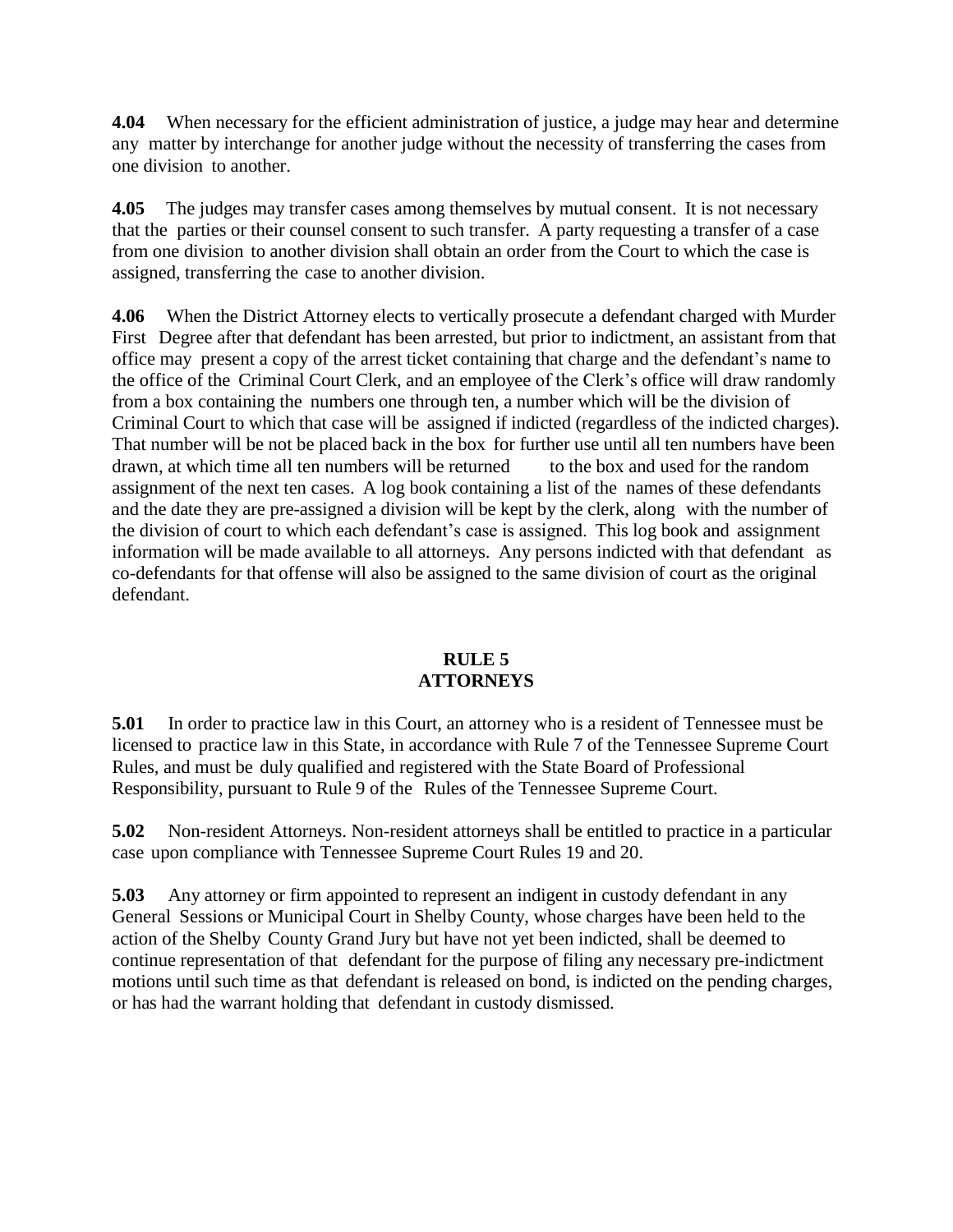#### **RULE 6 RULES OF CRIMINAL PROCEDURE**

**6.01** The Rules of Criminal Procedure of Tennessee are hereby adopted as the Rules of this Court and shall apply in all criminal proceedings.

**6.02** The Rules of Sentencing Practice and Procedure set forth in Title 40, Chapter 35, Tennessee Code Annotated, are hereby adopted as the Rules of this Court and shall apply, as applicable, in all criminal proceedings.

**6.03** All preliminary motions, including motions to dismiss and motions to suppress evidence, and notice to adversary counsel, required by Rule 12 of the Rules of Criminal Procedure, must be filed in writing not more than twenty (20) days after formal arraignment of the defendant, unless an extension is allowed by the Court for good cause. Upon the filing of a motion to suppress evidence, the defendant shall appear in Court within seventy-two (72) hours and receive an evidentiary hearing date. These evidentiary hearings are to be heard prior to the report date, unless good cause is shown for a continuance. A violation of this requirement and this rule will authorize the Court to enter a summary dismissal of said motion.

**6.04** Notice to adversary counsel required by the Criminal Sentencing Reform Act of 1989 shall be filed with the Court not less than fourteen (14) days before trial. The filing party shall certify that a copy has been furnished to adversary counsel. Hearings on motions will be set by the Court upon request of either party made in open court, or as otherwise directed by the judge of a particular division.

**6.05** Where there is more than one defendant in a case, defense counsel may agree on the order they shall follow. If unable to agree, the order in which the defendants are named in the indictment shall be followed. If each defendant be named by separate indictment, the order shall be followed chronologically. Such order shall be followed in the voir dire, pleas, crossexamination, and testimony of defendants and arguments of counsel.

**6.06** The ten divisions of Criminal Court shall convene at 9:00 o'clock a.m. daily, except holidays, Saturdays and Sundays.

**6.07** All divisions will accept transfer of cases that are ready for immediate commencement of trial.

**6.08 Witnesses.** Subpoenas for witnesses for the State and defendant shall be issued not less than ten (10) days prior to the date of the trial. No continuance shall be granted based upon an absent witness, unless subpoenaed in conformity with this section.

**6.09 Court Files.** All papers and records of the Court shall be under the custody and control of the Clerk. No files shall be withdrawn from the Clerk's Office except by the judge or clerks. No files shall be removed from the courtroom by attorneys, unless with permission of the judge or clerk to make copies necessary for the orderly business of the Court.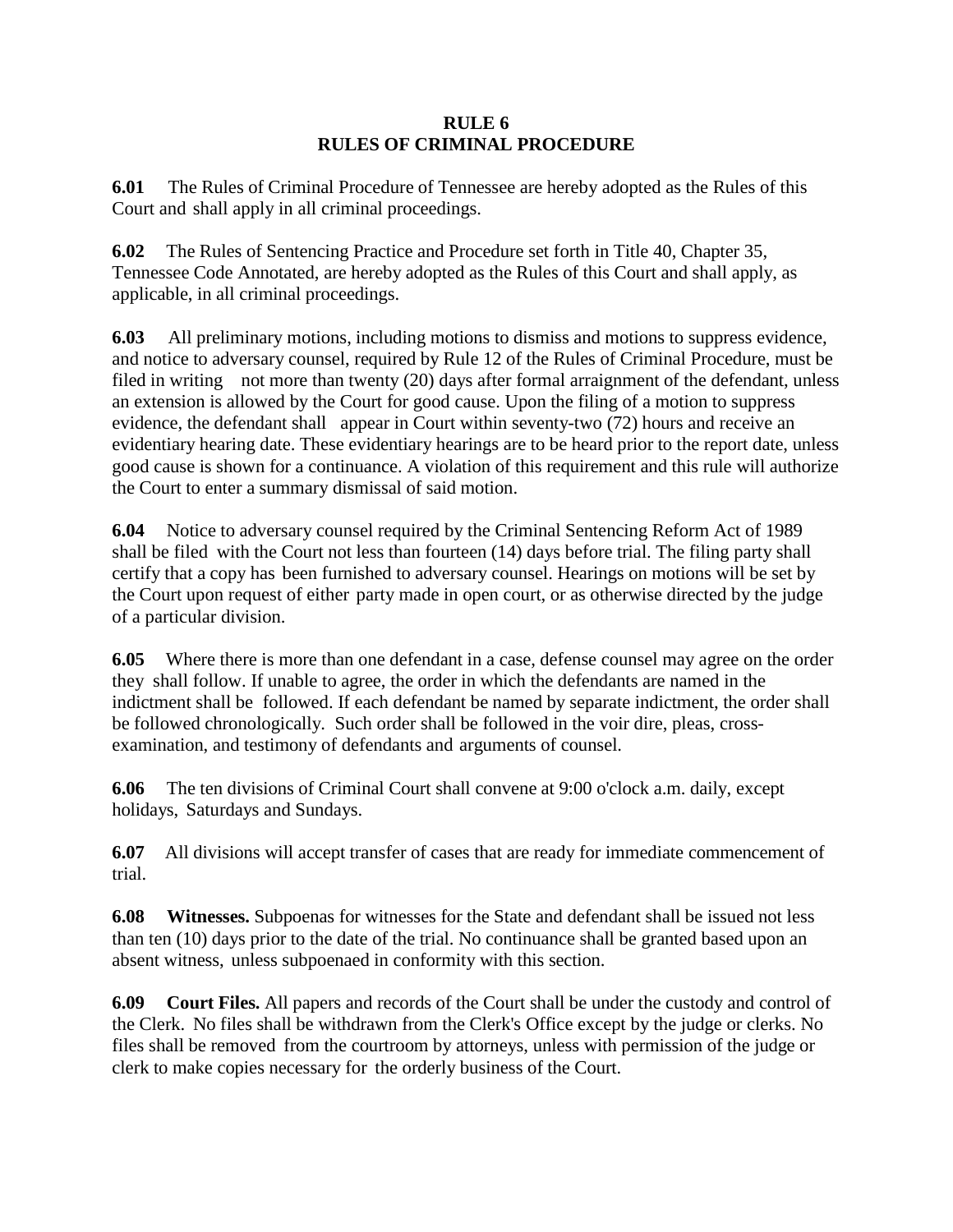**6.10 Record on Appeal.** Transcripts of the evidence will be prepared and filed in accordance with Rule 24 of the Rules of Appellate Procedure of Tennessee.

**6.11** Upon arraigning a defendant, the Court shall set a report date not more than thirty-five (35) days from the arraignment date. A case may be settled at any time prior to the final settlement date. The final settlement date will be a date set by the Court, but no later than thirty (30) days prior to the trial date. After that date no further negotiated settlement will be accepted by the Court without good cause and leave of the Court.

**6.12 Court Recordings.** No attorney or person may listen to, record, or type all or any portion of the record of court proceedings without a written order from the Court. Any person seeking access to court recordings shall file a motion in the division in which the requested record was made setting forth the date or dates requested, the subject matter, and the identity of any witness or witnesses whose testimony is sought. The judge of the division in which the court recording was made shall review the audiotapes and issue an order within 30 days granting, denying or limiting the motion for access. In the event an order is issued denying or limiting access to the requested information, the movant may file a motion with administrative judge to have the decision and the audiotapes reviewed by a three judge panel, composed of two other criminal court judges, appointed by the administrative judge, plus the administrative judge, who will preside. The panel will issue an order affirming, overruling or modifying the initial judge's order within 60 days of the request for review. In the event the judge initially denying the request is the sitting administrative judge, review will be afforded by the administrative judge whose term immediately preceded that of the sitting administrative judge. Appeal of any order of the panel shall be in accordance with the Tennessee Rules of Criminal Procedure.

## **RULE 7 BAIL BOND COMPANIES**

**7.01 <b>GENERAL.** These Court Rules shall be applicable to the Criminal Court of Shelby County, the General Sessions Criminal Court of Shelby County and all other Courts of record in Shelby County exercising criminal court jurisdiction for the administration of all professional bail bond companies in their courts.

# **7.02 PETITIONS FOR APPROVAL OF NEW COMPANY AND/OR AGENTS.**

- A. The Criminal Court Judges, exercising jurisdiction over bail bond companies, shall sit *en banc*, as needed, in the courtroom of the respective Administrative Judge and shall approve each company who petitions the Court for permission to write bonds in Shelby County. All petitions for approval of a new bonding company or agent shall include the following information:
	- 1. The business name under which the new company or agents will be operating, the street address and the business telephone number for the bonding company office which shall be located in Shelby County.
	- 2. A copy of the state or business license issued for the insurance company.
	- 3. A copy of the power of attorney from the insurance company.
	- 4. The original consent order.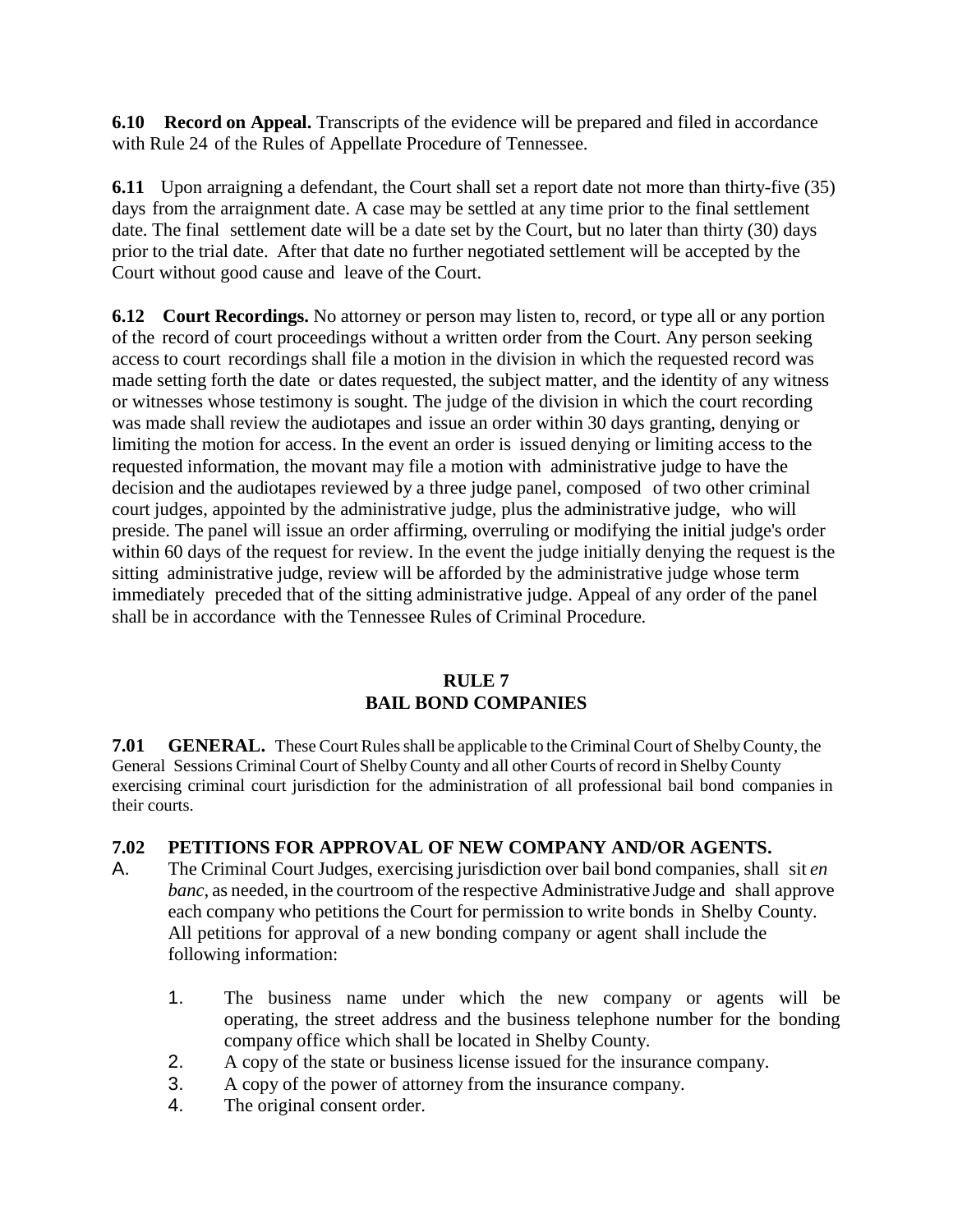- 5. A copy of a complete drug screen of the owner and each prospective agent. The drug screens shall be performed by a licensed medical facility within 48 hours of the date of filing the petition for permission to write bonds.
- 6. A copy of all organizational documents (e.g. corporate charter, partnership agreement) and all other agreements or documents pertaining to the identity of the owners and interest holders in said company, the distribution of profits from the said company, the source of all funds used to establish the company, and the names of those persons who will be personally liable for forfeiture judgments.
- 7. A statement of whether the bond company, or any of its owners, shareholders or partners, writes bonds in any other jurisdiction. If such company writes bonds in other jurisdictions; the application shall identify those jurisdictions and attach an addendum identifying any surety posted with any other jurisdiction, a copy of the last semi-annual report filed with said other jurisdictions, and a list of all pending conditional forfeitures and final forfeitures in any other jurisdiction.
- 8. An identification of the funds and source of said funds to be filed with the Clerk to establish the bonding capacity.
- 9. For all individuals identified in subsection six (6) above, the person(s) must attach an affidavit stating the following:
	- a. A list of all prior criminal charges (whether resulting in a conviction or not) and the disposition of the charge and the jurisdiction, as well as all other information required by T.C.A. §40-11-317.
	- b. A description of all relationships to any other bond company owner, interest holder or agent of any other bail bond company authorized to do business in Shelby County.
	- c. A statement as to whether such person has ever been an owner, interest holder or agent for any other bail bond company in this State or in any other state.
	- d. A statement as to whether such person is related by blood or marriage to any person who works for the Clerk of Shelby County Criminal Court of for the Sheriff of Shelby County.
- 10. A copy of the proposed bail bond contract shall be attached.
- 11. A statement that the officers/owners of the bonding company and its proposed agents have read and are aware of the requirements of T.C.A. §40-11-301, et seq. and §40-11-401, et seq. pertaining to the Rules governing Professional Bondsmen, the Requirements for Continuing Education and the Rules of this Court governing bonding companies.
- 12. When a bail bond company desires to change, alter, or modify its authority to write bail bonds on cash or surety, it will be the obligation of the company to file a sworn petition setting out the reasons and necessity for such a hearing. All qualification hearings will be conducted in open Court upon the record.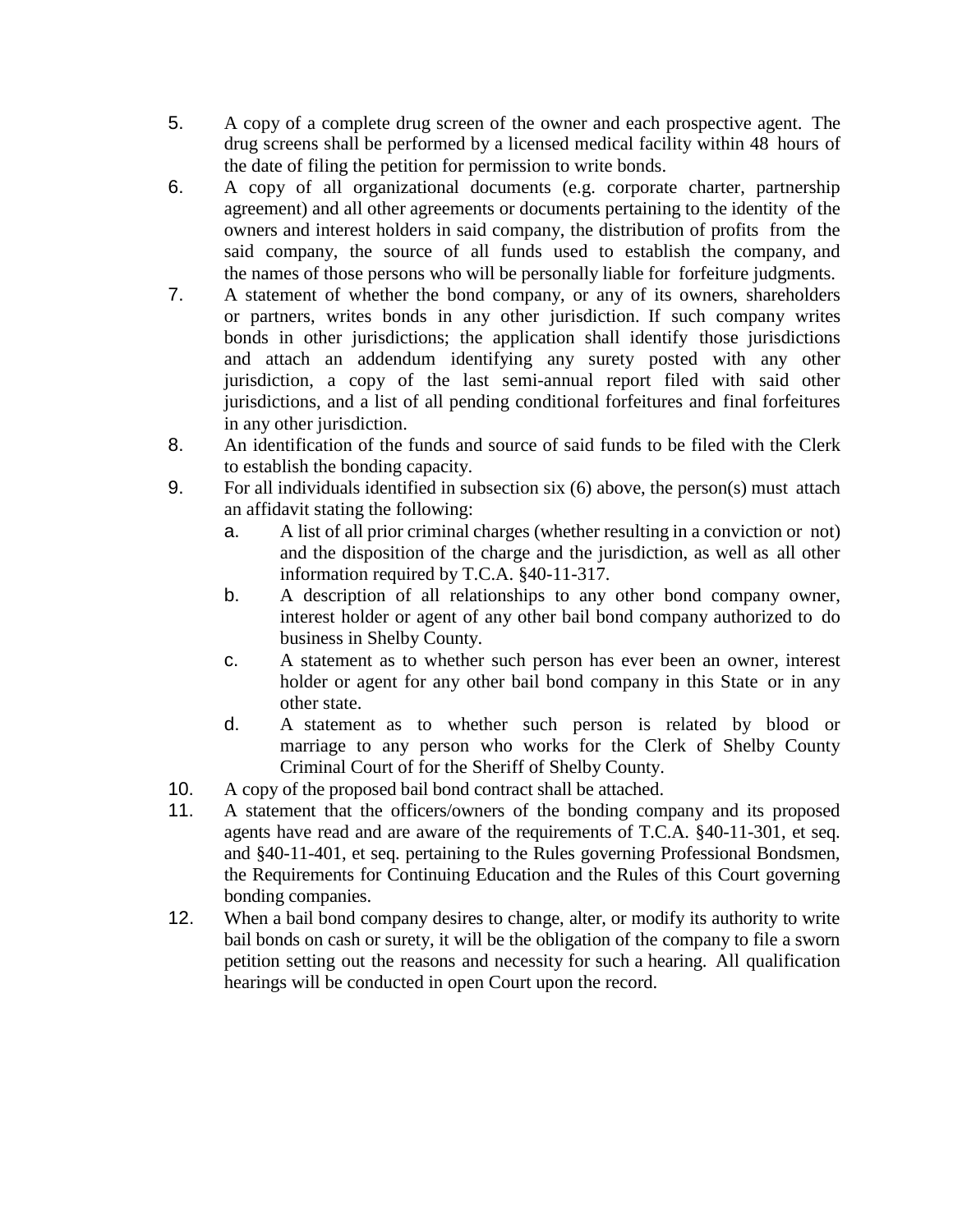B. All petitions for approval of a new company and/or its agents shall be served upon the District Attorney General at least two (2) weeks prior to the hearing on the petition and shall be heard by the Criminal Court Judges sitting *en banc*, as needed. The District Attorney General and/or Shelby County Sheriff's Department shall conduct a criminal history and background investigation of the owner of the bonding company and its agents. The results of the background investigation shall be furnished to the Court on or before the date of the *en banc* qualification hearing. The applicant shall submit to a criminal history background check by the Tennessee Bureau of Investigation as provided pursuant to T.C.A. §38-6-109. The applicant shall be responsible for any fees for the criminal history background check. The results shall be submitted to the Criminal Court Clerk at least one (1) week before the date of the qualification hearings. The District Attorney General shall be present and represent the State of Tennessee at the qualification hearing. The petition shall have an attached affidavit disclosing the criminal history and all criminal charges, if any, of the petitioner. If the affidavit is found to be inaccurate, the petitionershall be immediately disqualified as a professional bonding person.

## **7.03 COLLATERAL.**

- **A.** From the effective date of these rules, any person or company filing a petition for approval to open a professional bail bond company in Shelby County is required to post a minimum of Seventy-Five Thousand Dollars (\$75,000.00) in cash with the Criminal Court Clerk as security for bonds written.
- **B.** Said funds may also be deposited in a Certificate of Deposit in the sum of not less than Seventy-Five Thousand Dollars (\$75,000.00) in the joint names of said bonding company and the Criminal Court Clerk of Shelby County, Tennessee.
- **C.** No real property collateral will be accepted by the Clerk, other than that property presently serving as collateral as of November 1, 2014.
- **D.** The bonding company must obtain prior written approval from the Court before the bonding company will be allowed to post any additional security exceeding the minimum cash deposit to increase its bonding capacity.
- **E.** Any bonding company approved by the Court may write total bonds in an amount equal to ten (10) times the amount of cash security posted with the Criminal Court Clerk. No bonding company shall be allowed to write any one single or blanket bond with any one (1) surety in excess of twenty (20) percent of its available bonding capacity as determined by the Criminal Court Clerk on a weekly basis.
- **F.** Collateral posted as security with the Clerk may not be withdrawn or applied to satisfy a forfeiture judgment except upon notice to the District Attorney General and an Order of the Court.

### **7.04 FORFEITURES**

- **A.** A bonding company shall not be allowed total outstanding forfeitures in the Criminal Courts and the General Sessions Court to exceed more than fifty (50) percent of the amount of collateral posted with the Criminal Court Clerk.
- **B.** The Criminal Court Clerk's Office shall issue a written notice to a bail bond company when said company's liability reaches 90% of its ratio as set out in these rules. If there is a discrepancy between the records of the bail bond company and the records of the Criminal Court Clerk's Office, the records of the Criminal Court Clerk's Office will be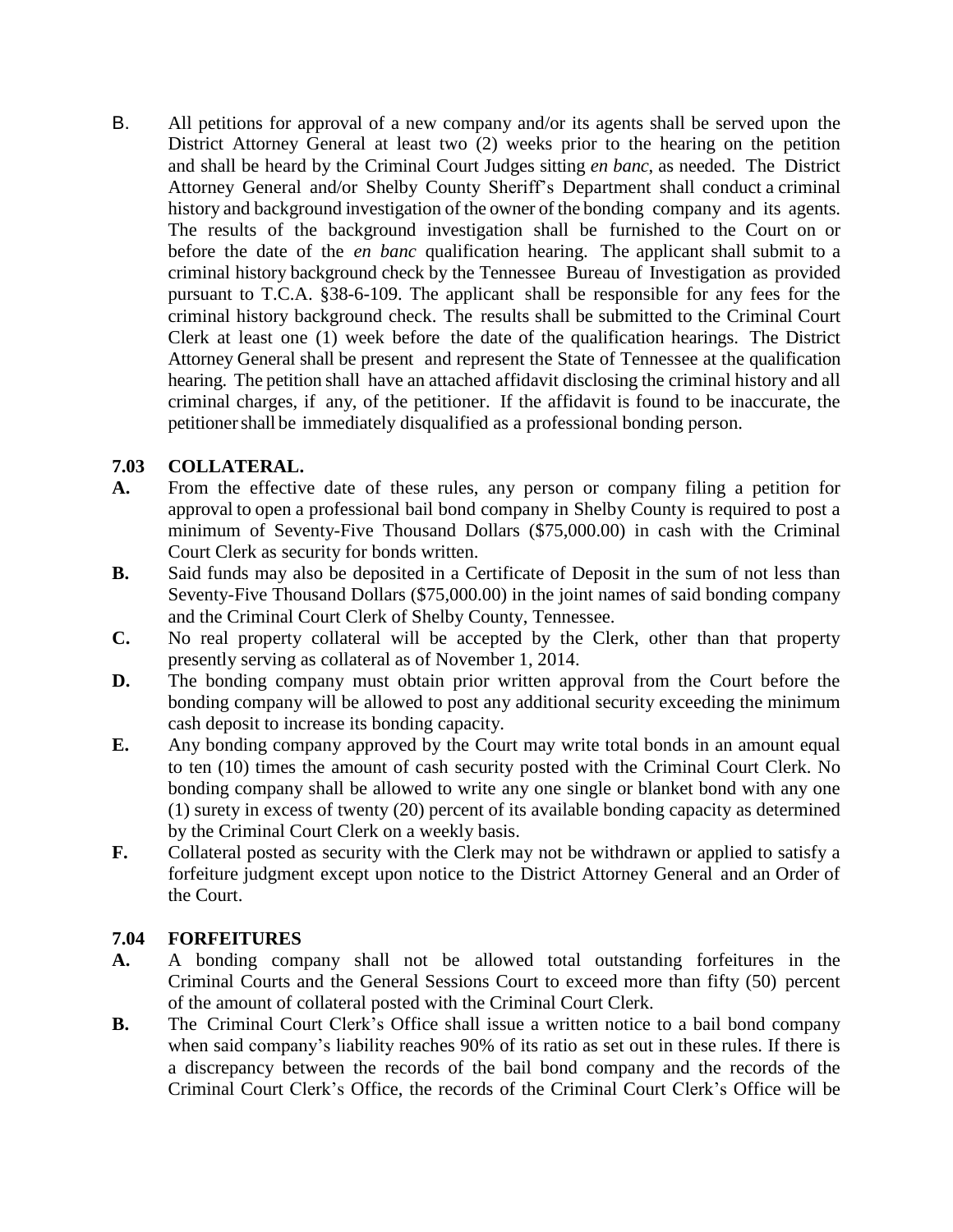presumed correct.

- **C.** If a company writes bail bonds and/or has forfeitures in an amount exceeding the mandated ratios, or has a final forfeiture not paid, the Criminal Court Clerk is ordered to notify immediately and obtain forthwith from any Judge of Criminal Court an order removing and suspending the company from the approved list of bondsmen. The Criminal Court Clerk shall notify the suspended company and all inferior courts of said suspension. The suspension shall remain in effect and the bonding company shall not be allowed to write any additional bail bonds until the company posts the required amount of additional security, or until the forfeitures are within the company's allowable ratios.
- **D.** The bonding company shall remain suspended unless reinstated upon Order from the Court. There shall be a \$100.00 reinstatement fee, together with the costs as a result of suspension.
- **E.** In order to facilitate the determination of the owner of any funds remitted to a bail bond company after having been granted relief pursuant to T.C.A. §40-11-204 on forfeitures paid in, any monies paid into the Office of the Criminal Court Clerk due on forfeitures taken shall be paid only by case or by a single check written on the account of the surety or its owner. The Criminal Court Clerk shall not accept payment for any forfeiture by personal check written on the account of any other party, nor shall the Clerk take payment by multiple checks drawn on different accounts.
- **F.** These Court Rules shall apply to the General Sessions Criminal Courts of Shelby County for the administration of the professional bail bond companies in the General Sessions Criminal Courts. Bonding companies approved before the effective dates of these Rulesshall be in compliance with this Rule by the effective date of **March 1, 2015.**

### **7.05 COMPANY CHANGES**

- **A.** The bonding company must notify, in writing, the Criminal Court Clerk of any changes to a bonding company's address or telephone number from that documented in the original qualifying petition. Written notice of any such changes shall be provided to the Clerk's office within ten (10) days of said changes.
- **B.** Any changes to a bonding company's name, ownership, or agents as submitted in the original petition must be presented in writing and approved by order of the Court.
- **C.** Any request for changes to an approved bonding company's bonding capacity or collateral shall be proffered to the Administrative Judge after filing said request with the Criminal Court Clerk with notice to the District Attorney General.
- **D.** Any material changes to the financial statements submitted to the Court must be corrected and filed with the Criminal Court Clerk.
- **E.** Any changes in the employment status of qualified agents must be submitted in writing within ten (10) days of said change and filed with the Clerk.

## **7.06 ACTIVITIES OF QUALIFIED BAIL AGENTS**

- **A.** All agents shall wear photo identification badges issued by the Criminal Court Clerk while performing their duties as a bail agent. The identification badges will continue to be made by the Shelby County Office of Compliance.
- **B.** It is the duty of each agent to surrender his/her photo identification badge upon termination of their employment. It is the responsibility of the owner of the bond company, or a designee, to retrieve and return said photo identification badge to the Criminal Court Clerk.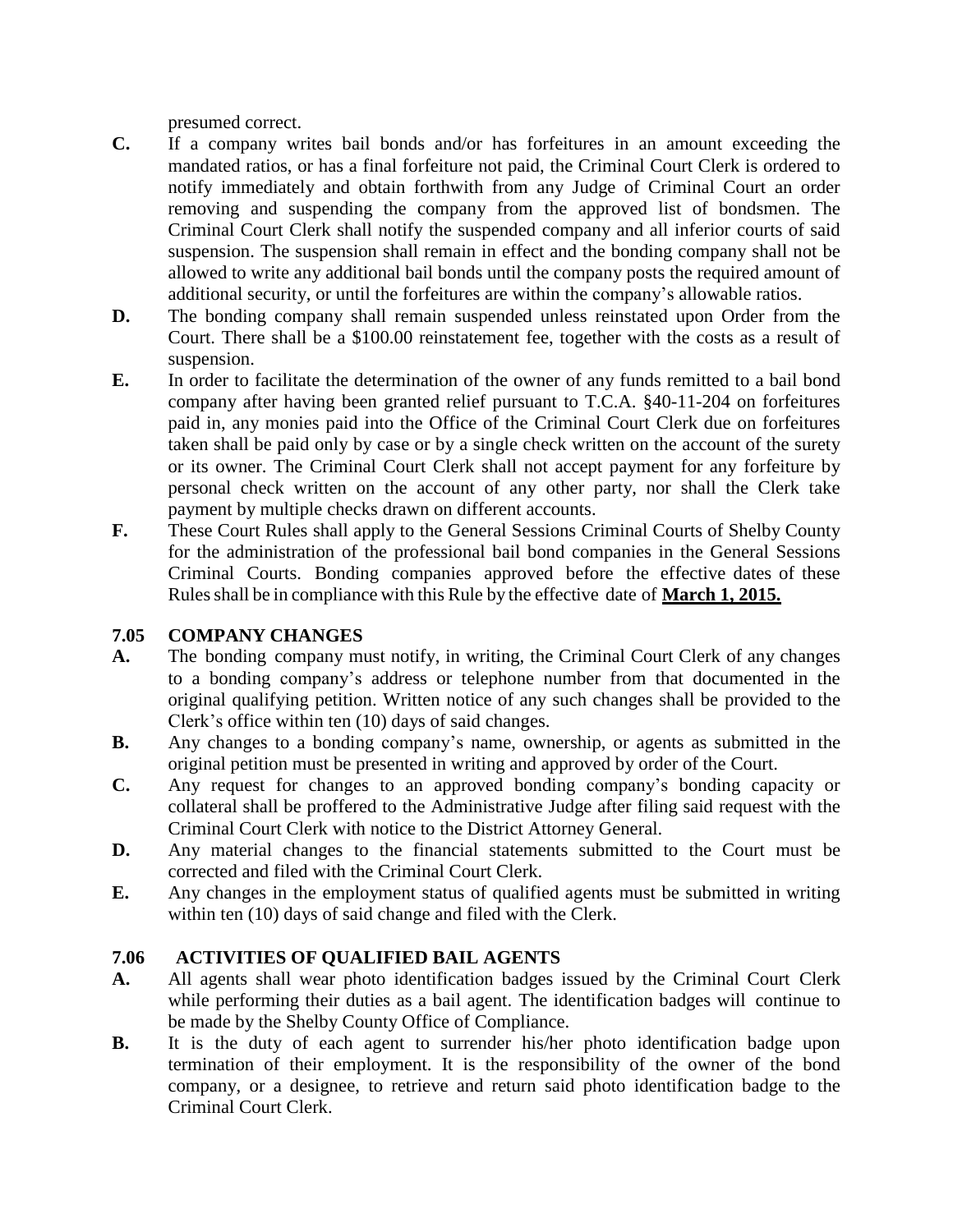- **C.** As mandated by T.C.A. §40-11-126, no bondsman or bonding company shall solicit business directly or indirectly, in any place immediately surrounding any locations where prisoners are confined, including, but not limited to, the Criminal Justice Complex. No bonding company employee or agent shall initiate contact with a defendant or a defendant's family member to obtain business. Contact with a defendant who is a potential client will be allowed only after the bonding company has been contacted by the defendant or someone authorized to act on behalf of a defendant. All agents or employees of a bonding company shall conduct themselves in accordance with all the rules and orders of the Sheriff and Criminal Courts of Shelby County while performing required duties within such buildings. The penalty for a first violation of this provision is a suspension for not less than ninety (90) days. The penalty for a second violation of this provision is a suspension for not less than six (6) months. After any suspension, the bonding company must petition the Court for reinstatement of the bonding company and/or agent. The penalty for a third or subsequent violation of this provision is termination of the privilege to write bonds in Shelby County.
- **D.** All qualified agents shall be subject to random drug screens as requested by the Court. The cost of said random drug screens shall be the responsibility of said agent. All urine samples shall be divided to provide for confirmation testing. Should an agent test positive for any illegal substance, the agent has forty-eight (48) hours to request that the remaining sample be forwarded to a certified laboratory for re-testing at the agent's expense. Should an agent test positive for any illegal substance, the agent shall be suspended immediately pending a show cause hearing before the Administrative Judge. On the first occasion that an agent tests positive for any illegal substance, the agent shall be suspended for a minimum of six (6) months. After the agent has provided written documentation of successful completion of a drug treatment program, the agent may petition the Court for reinstatement. The credentials and/or qualifications of any treatment program shall be submitted to the Criminal Court Clerk for approval of the Court. Any agent who tests positive for any illegal substance on a second occasion shall be terminated and disqualified from serving as a bond agent and shall not be subject to reinstatement.
- **E.** The Criminal Court Clerk shall notify the bonding company in writing of the initial court appearance. The Clerk shall retain proof of such notification. The bonding company shall notify the defendant/principal of each court appearance.

### **7.07 PREMIUMS.**

**A.** As provided by T.C.A. §40-11-126, no bonding company or agent shall accept anything of value from a principal or anyone acting on their behalf except the authorized premium and initiation fee as set out in T.C.A. §40-11-316 and as described in the bond contract. If any property other than cash (or other negotiable instrument) is accepted for the premium, the agent shall notify the Administrative Judge and the District Attorney General in writing. All funds or negotiable instruments accepted in payment or in satisfaction of the premium and the initiation fee shall be recorded and itemized by the bonding company. A copy of the said record documenting the premium and initiation fee received shall be provided to the defendant, or to the party acting in the defendant's behalf, and shall be maintained as a part of the ordinary daily business records of said company. If funds or negotiable instruments are accepted as collateral, the bonding company shall: (1) deposit such collateral into a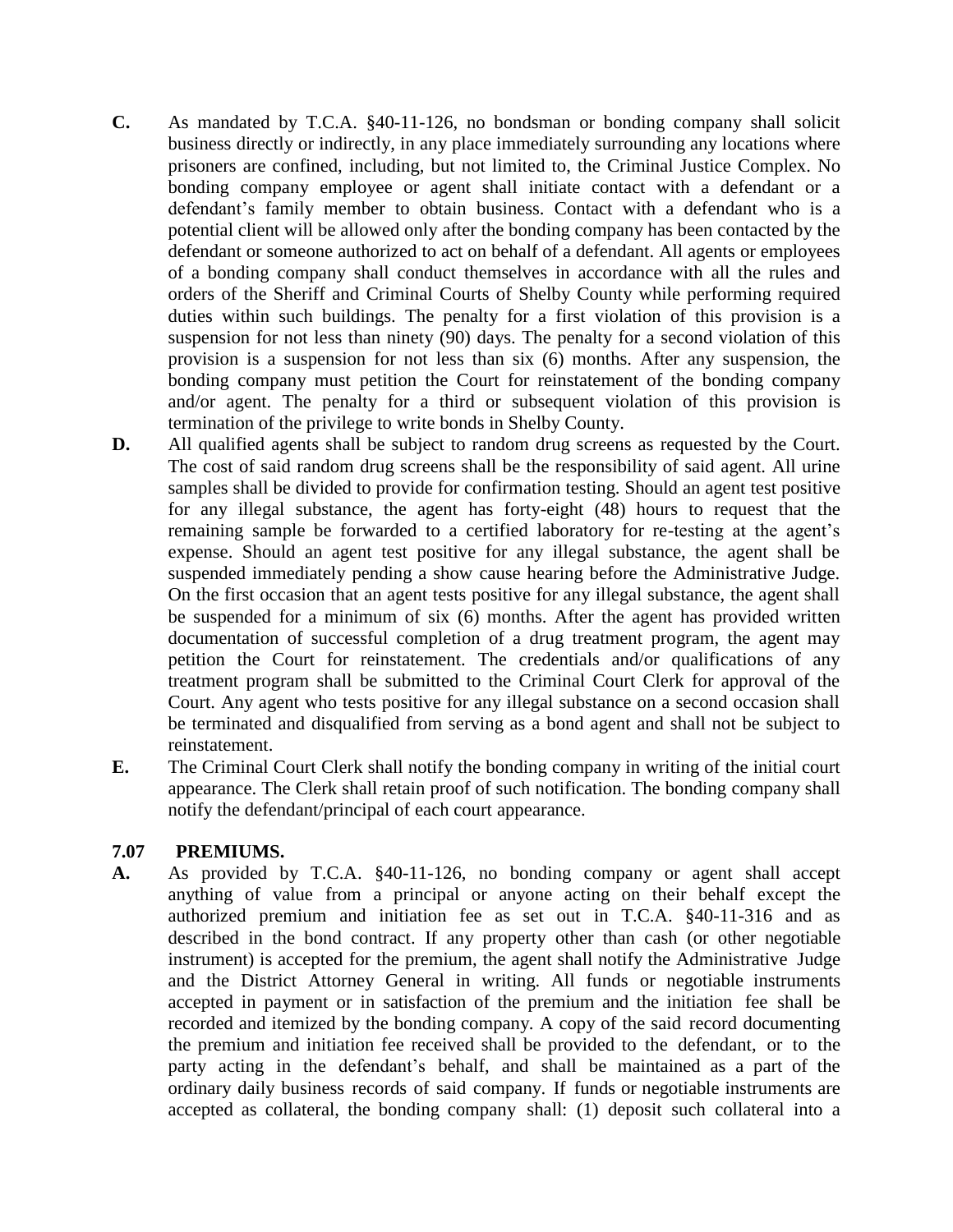separate trust account pending its redemption, (2) identify the account or principal to which the collateral applies, and (3) provide the person providing the collateral with the identity of the institution in which the collateral is held. In the event that a bail bonding company receives funds for a premium or initiation fee and elects not to post the bond for the defendant/principal, any funds received shall be returned immediately to the defendant or the person acting on the defendant's behalf.

- **B.** Every bondsman and/or agent must use a duplicate receipt book to record all payments for premiums. A copy of the receipt must be given to the defendant or the person acting on the defendant's behalf. Receipts must include:
	- 1. A specific description of all property, including cash or checks, received from the defendant or someone acting on the defendant's behalf, and
	- 2. The signature of the defendant or the person acting on his/her behalf tendering the said funds.
- **C.** No bond in the amount of One Hundred Thousand Dollars (\$100,000.00) or more shall be made without a hearing before the Court wherein said case is pending, and notice by the bonding company to the Court and the District Attorney General. The Court shall conduct a hearing to determine compliance with these Rules and the provisions of T.C.A. §39-11- 715 regarding the source of the premium of said bond. Any Criminal Court or General Sessions Court may conduct such hearings and enter such orders, injunctions, restraining orders, prohibitions, or issue any extraordinary processfor the purpose of ensuring that any defendant does not use any proceeds directly or indirectly derived from a criminal offense for the purpose of securing an appearance bond or to pay the premium for the bond. Any court may require the defendant or bonding agent to prove in open court the source of such bond or premium before accepting the bond, and the burden of proof shall be upon the party seeking the approval or acceptance of the bond. The source hearings shall be conducted in the Criminal Court or in the General Sessions Court in which the case is pending.
- **D.** Bonding companies shall be prohibited from making or initiating credit bonds on cases where the total bonds for any defendant exceed One Hundred Thousand (\$100,000.00). No additional funds, installment arrangements or unfinished payments in satisfaction of the premium may be received, collected or demanded following release of the defendant/principal from custody for any bonds for any single defendant in excess of One Hundred Thousand (\$100,000.00), except as authorized by T.C.A. §40-11-316 or other applicable law.

### **7.08 REPORTS AND REQUIRED RECORDS.**

**A.** It shall be the duty of the bonding company to certify that all bonds are fully completed upon the release of the defendant/principal from custody. All bail bond contracts, written undertakings and bond powers shall: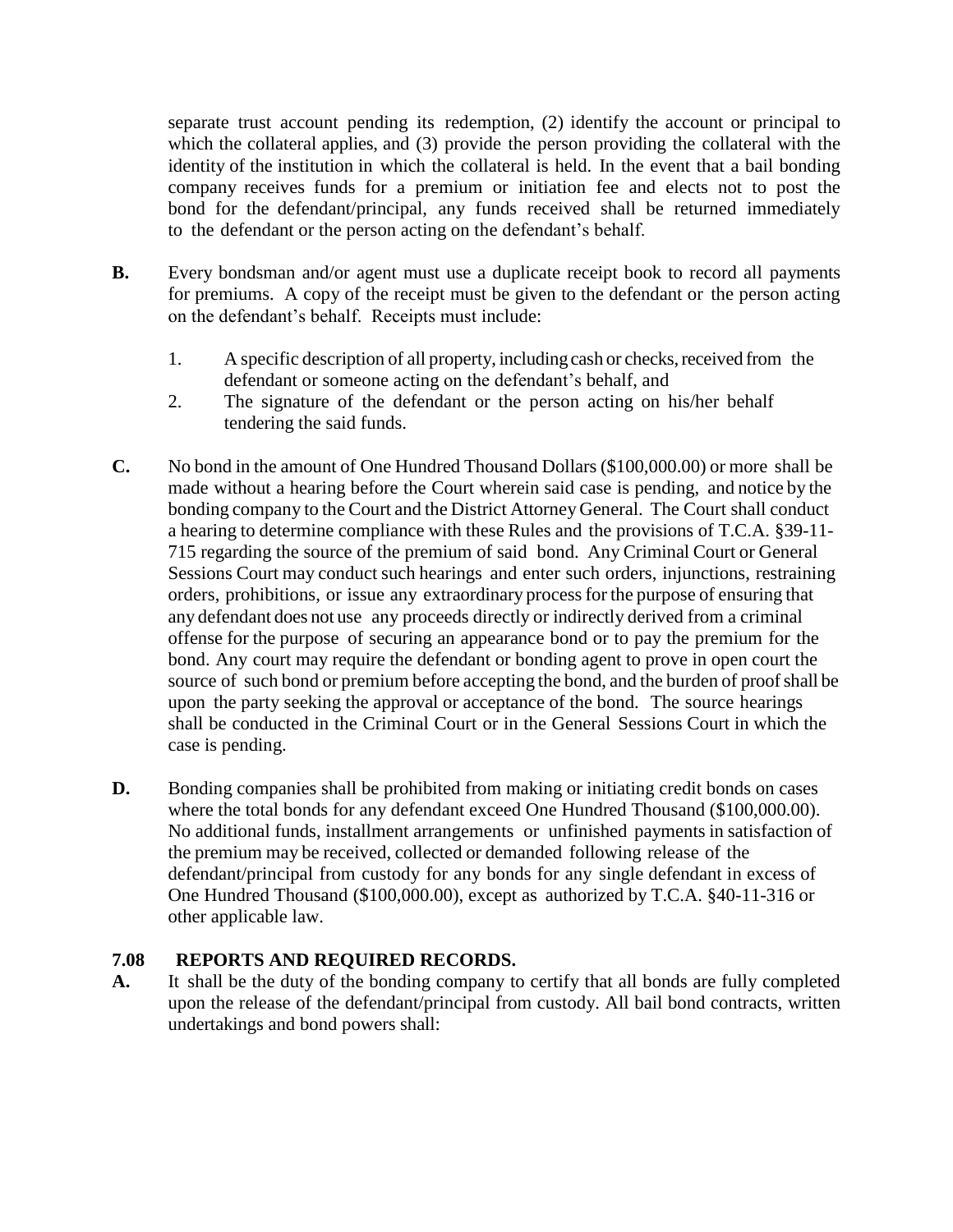- **1.** Contain the name, address (including any apartment number) and zip code of the defendant typed or legibly printed thereon. It shall be the obligation of the bonding company to notify the Clerk of any change of address of the defendant.
- **2.** Be signed by the agent making said bond.
- **3.** Have the name of the bonding company boldly and legibly stamped or printed thereon.
- **4.** Identify the property used to pay the premium and initiation fee as well as any other property received as collateral for said bond, and
- **5.** Include a copy of a photo identification of all persons (excluding the defendant/principal) delivering such premiums, fees or collateral to the agent if the bond is One Hundred Thousand (\$100,000.00) or more.
- **B.** Any bonding company authorized by the Shelby County Criminal Court to execute bail or bonds, or bonds securing fines and cost, shall file with the Criminal Court Clerk a semiannual financial report pursuant to T.C.A. §40-11-303. The semi- annual report shall be an attested filing subject to prosecution for perjury. The semi-annual report shall be prepared by a licensed certified public accountant and verified according to general accounting principles. Such reports shall include, but are not limited to, a listing of:
	- 1. All current and active qualified bonding agents approved for said company.
	- 2. Any outstanding civil performance or costs bonds.
	- 3. All persons having financial or managerial interest in the bonding company.
	- 4. The most recent audit from the bonding company's insurance company. Said audit is required by law to be on file with the Tennessee Department of Commerce and Insurance.
	- 5. A certificate of compliance for each qualified agent for continuing education credits. The certificate must be furnished annually as required by T.C.A. §40- 11- 402.
	- 6. A copy of all complete and most recent drug screens of the bond company owner and all agents. The drug screens must have been performed by a licensed medical facility. The owner of a bond company and each agent must furnish proof annually of at least one successful drug screen. The drug screens shall be filed with the first semiannual report.
- **C.** Upon failure of any bonding company to file the required semi-annual report, or any other record or document mandated by statute or these Local Rules, the Criminal Court Clerk shall notify the Administrative Judge who shall suspend and remove the company from the approved list. The Administrative Judge shall issue a written order and immediately terminate the bail bond company's authority to execute bonds in Shelby County. Thereupon, the bond company shall not be allowed to write any bonds until such time as all the requirements of the semi- annual report have been satisfied and the Administrative Judge has reinstated the bonding company in a written order. In the event the bonding company disputes the suspension, the bonding company may petition the Court for a hearing to reconsider the suspension.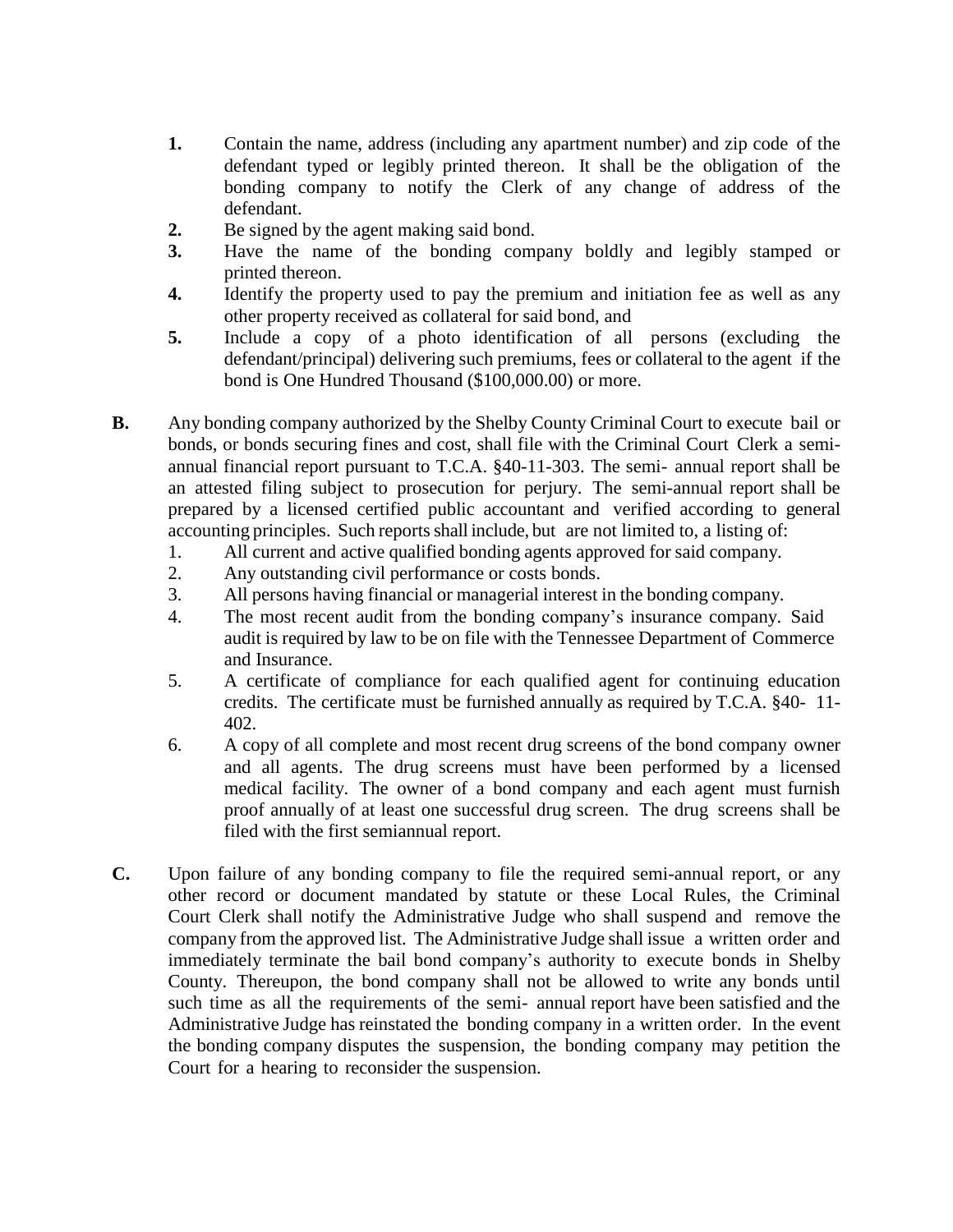#### **7.09 INDIVIDUAL BONDS**

- A. Any individual who desires to post a real property bond pursuant to T.C.A. §40-11- 122 shall submit a current title for said real property reflecting any encumbrances thereon. The appraised value/equity of the property must equal one and one-half times the amount of the bond. The bail bond may be secured by real estate situated in this State with nonexempt unencumbered equity owned by the defendant or the defendant's surety worth one and one-half (1.5) times the amount of bail set. If the bail bond is secured by real estate, the defendant or the defendant's surety shall execute a deed of trust conveying the real estate in trust to the clerk who shall immediately file the deed of trust in the office of the register of the county in which the real estate is situated. The costs of preparation of the deed of trust and recordation shall be paid by the defendant. The property owner providing said surety must comply with all regulations as set forth by the Office of the Criminal Court Clerk. If the amount of the bond is One Hundred Thousand (\$100,000.00) or more, the bond cannot be made unless notice is provided to the District Attorney General and a hearing is conducted in open court pursuant to T.C.A. §39-11-715 regarding the source of the bond.
- B. Any individual who desires to deposit a cash bond with the Clerk pursuant to T.C.A.§40-11-118 shall be notified in writing by the Clerk that such cash deposit shall be returned subject to any fines, court costs or restitution as ordered by the Court. No cash bond may be received in the amount of Ten Thousand (\$10,000.00) or more without notice to the District Attorney General and a hearing is conducted in open court pursuant to T.C.A. §39-11-715 regarding the source of the bond.
- C. Upon release from custody, or at first appearance to booking authorities upon receipt of a citation, the Clerk shall notify the defendant in writing of the initial court appearance. The Clerk shall retain proof of such notification. Each defendant shall provide to the clerk before release on a property or cash bond an address where notification of a court date may be delivered. It shall be the responsibility of the defendant to notify the Clerk of any change of address.

### **7.09 SUSPENSION OF BONDING COMPANY OR AGENTS**

- A. Every bonding company acts as an agent of the Court and the conduct of the bonding company constitutes an integral part of the operation of the Court. The Court may impose any limits and conditions necessary to insure the professional standing and reliability of the bonding company. Such measures, if any, shall be made in the public interest to avoid a conflict of interest or an appearance of impropriety on the part of the bonding company. Pursuant to the provisions of T.C.A. §40-11-125 and T.C.A. §40-11-126, the Court may take appropriate disciplinary action including the withholding, suspension or termination of the approval to do business as a bail bond company or agent if it appears to the Court that it is in the best public interest to take such action. For good cause, the Court may issue a restraining order, writ or other process without notice to the company if deemed necessary in the public interest.
- B. Pursuant to the provisions of T.C.A. §40-11-125 and T.C.A. §40-11-126, the Court may take appropriate disciplinary action including the withholding, suspension or termination of approval for a bondsman to act as an agent for an approved bonding company, if the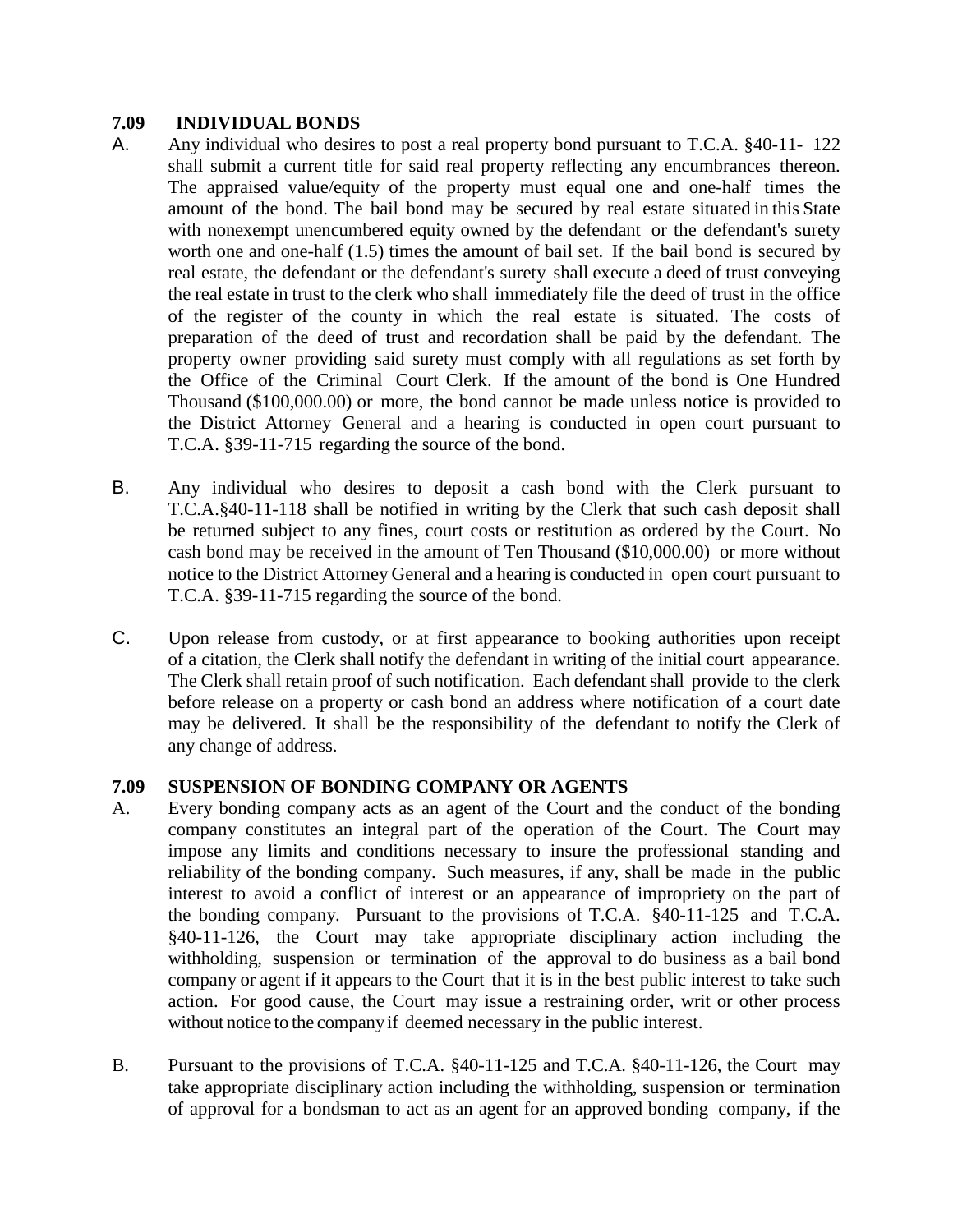agent:

- 1. Has been convicted of a crime of dishonesty, any felony or any alcohol or drug related offense.
- 2. Fails to submit to a drug screen as requested by the Court or fails to provide proof of successful drug screens as mandated in the semi-annual reports.
- 3. Tests positive for any illegal substance by a drug screen requested by the Court. The owner of the bonding companymust notify the Court immediately of any failed drug screens by any owner or agent of the bonding company.
- 4. Authorized a bond which has a final judgment of forfeiture entered against the bonding company that remains unsatisfied. If a bonding company fails to satisfy payment of a final judgment, the bonding company shall be suspended immediately from the list of qualified bonding companies. The bonding company shall remain suspended unless reinstated upon Order from the Court. There shall be a \$100.00 reinstatement fee, together with the costs as a result of such suspension.
- 5. Has failed to comply with any local rules.
- 6. Is guilty or any unprofessional conduct that includes, but is not limited to:
	- a. Loitering about the jail or court premises and within prohibited areas to solicit business
	- b. Suggesting or advising the employment of, or otherwise referring, any particular attorney to represent a defendant.
	- c. Paying a fee or giving or promising anything of value to any Clerk of the Court, jailer, police officer, peace officer, committing Magistrate, or any other person who has the power to arrest or hold in custody, or to any public official or public employee to secure a bond and/or a settlement, compromise, remission or reduction of the amount of any bail bond or the forfeiture thereof.
	- d. Paying a fee or rebate or giving anything of value to an attorney in bail bond matters, except in the legal representation or any action pertaining to the ail bond company or action.
	- e. Surrendering a principal without good cause.
	- f. Accepting anything of value from a principal except the premium provided, however, the bondsman shall be allowed to collect collateral, security or other indemnity from the principal that shall be returned upon final termination of liability on the bond where such collateral, security or other indemnity required by the bondsman is reasonable in relation to the amount of the bond and where the said bondsman accepting such collateral delivers a written receipt for the same which receipt describes in detail the collateral received and the term of redemption.
	- g. Receiving anything of value as payment for a premium or collateral on credit bonds on cases where the total bonds for any defendant exceed One Hundred Thousand (\$100,000.00) after the defendant/principal is released from custody as prohibited by these Rules, except as authorized under Rule 7.07(D).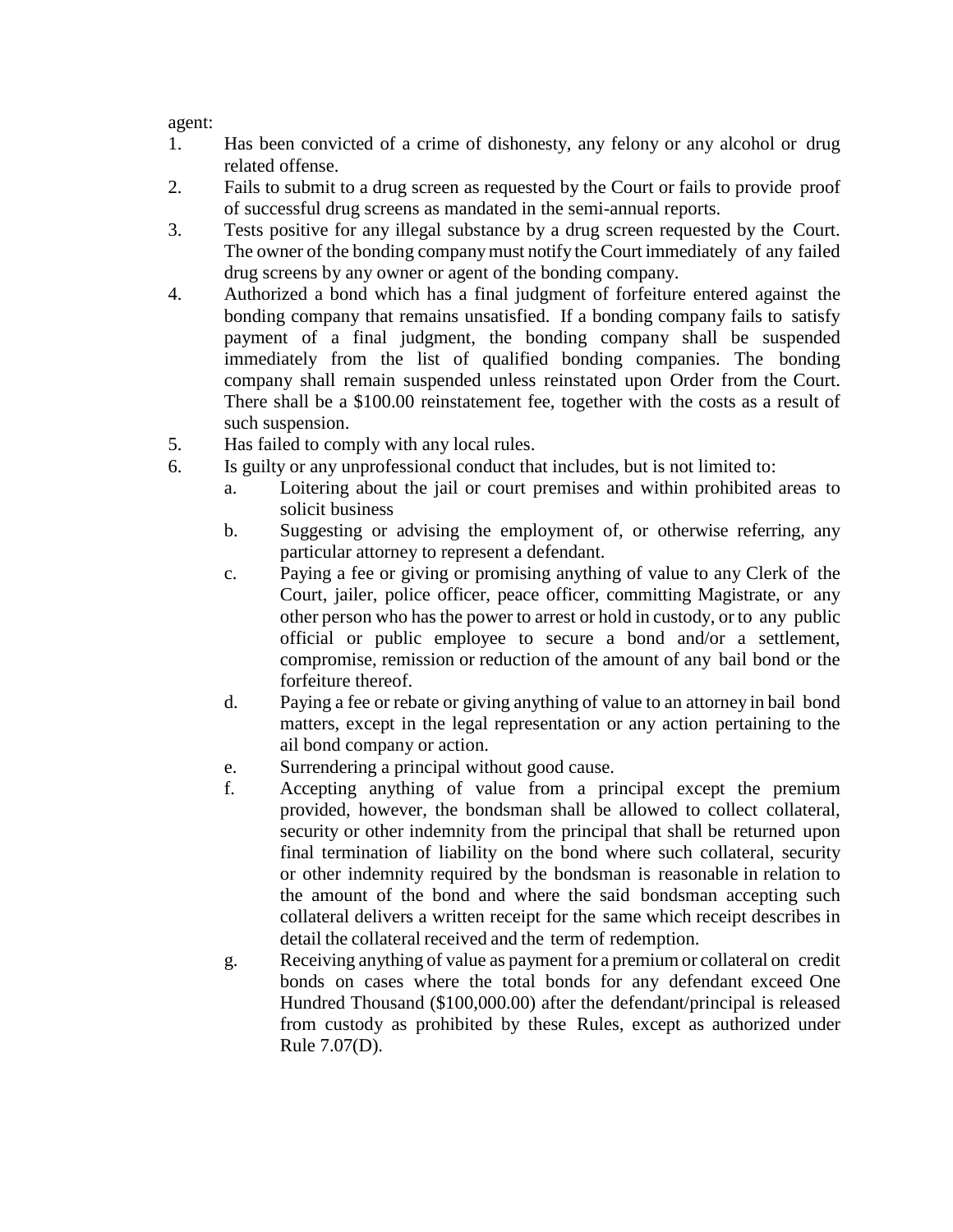#### **7.11 AMENDMENTS**

Bonding companies approved before the effective dates of these Rules shall be in compliance with this Rule by the effective date of **March 1, 2015**. These Rules may be amended from time to time by the Criminal Court Judges. Upon amendment, the Criminal Court Clerk shall notify all approved bonding companies in Shelby County, by certified mail, return receipt requested, or by personal delivery with a signed receipt for the same. Upon receipt of notice, all bonding companies shall comply with any said amendments.

#### **Rule 8 COURTROOM DECORUM**

**8.01** It is essential to an orderly administration of criminal justice and to assure the accused of receiving a fair, impartial and constitutional trial, that the decorum of all persons in the courtroom be maintained in a manner that will promote and protect the highest standards of the judicial process. It is ultimately the authority and responsibility of the Trial Judge which must be exercised to maintain the atmosphere appropriate for a fair, rational and civilized determination of the issues and the governance of the conduct of all persons in the courtroom, including the attorneys. To effectuate this purpose, the following rules regulating the decorum of the courtroom are hereby adopted.

**8.02 Flag.** Flags of the United States and the State of Tennessee shall be displayed on the bench of the Court. The United States flag shall be to the Judge's right side, and the flag of Tennessee shall be displayed to the left side.

**8.03 Opening and Closing of Court**. The Court shall be formally opened each day upon which the Court's business is transacted as follows:

As the Judge enters the Courtroom, the bailiff shall require all present to rise and remain standing. The bailiff shall say:

"Hear ye, hear ye, this Honorable Division \_\_\_\_, of the Criminal Court of Tennessee, 30th Judicial District, at Memphis, is now open for transaction of business pursuant to adjournment. All persons having business with this Court draw near, give attention, and ye shall be heard. Be seated, please. No talking in the courtroom."

**8.04** The space within the rail of the courtroom is reserved for litigants actually engaged in trial and for attorneys of the local Bar.

**8.05** Where space is available and with permission of the Court, the defendant may sit at counsel table with his or her attorney.

**8.06** Counsel will stand when examining or cross-examining witnesses or when addressing the Court, or the Jury, unless excused by the Court.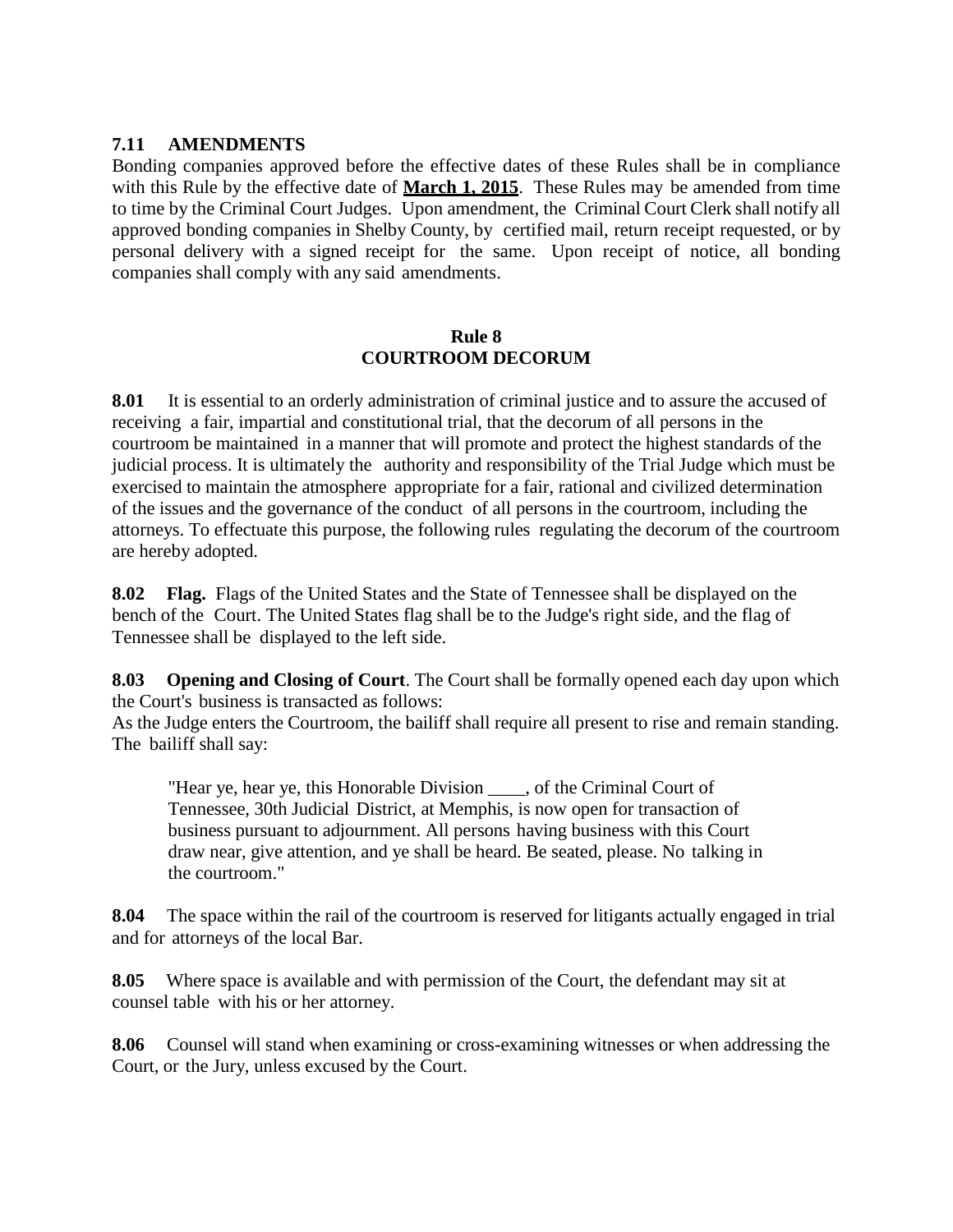**8.07** Counsel shall not place or leave upon the tables of the courtroom any hats, newspapers, magazines or any other object nor shall they engage in any conversation, consultation or other activity that may disturb the orderly procedure while Court is in session.

**8.08** Counsel shall not engage in repartee or colloquy and shall address their remarks to the Court instead of each other.

**8.09** In making an objection to the testimony, counsel shall state only the legal grounds therefor and shall not attempt to argue said objections in the presence of the Jury, except with permission of the Court.

**8.10** The argument of counsel to the Jury shall be confined to the issues in the case and supported by the evidence. Counsel may suggest such facts and circumstances as have been established by evidence or by knowledge and the reasonable inferences to be drawn therefrom. Argument must be addressed to the entire Jury instead of to one or more individual jurors, as contemplated by the Canons of Professional Responsibility that forbids counsel to curry favor with juror.

#### **RULE 9 WAIVER OF RULES**

**9.01** Whenever in a particular instance, in the opinion of the trial judge, for good cause shown, and justice requiring, these rules may be waived.

#### **RULE 10 PRIVATE PROBATION COMPANIES**

**10.01.** Section 40-35-302 of the Tennessee Code Annotated provides for the establishment of private probation companies to supervise defendants convicted of misdemeanors in the Criminal Courts.

This section establishes the minimum standards for the chief executive officer and employees of private probation companies who are responsible for providing supervision to persons placed on probation by the Criminal Courts. In addition, this section provides for the posting of performance surety bonds and a report on each employee's criminal record. Subsection (E) sets out the required information for the application form for private probation companies.

Subsection (D) requires that these forms shall be filed with all of the Criminal Court Judges in Judicial District in which the entity proposes to provide misdemeanor probation services.

The purpose of this rule is to specify a uniform procedure for proposed private misdemeanor probation companies to apply for authorization to supervise probationers for the Criminal Courts of the 30th Judicial District.

The entity proposing to provide misdemeanor probation services for the Criminal Courts shall file an application with the Criminal Court Clerk's Office. This application shall conform